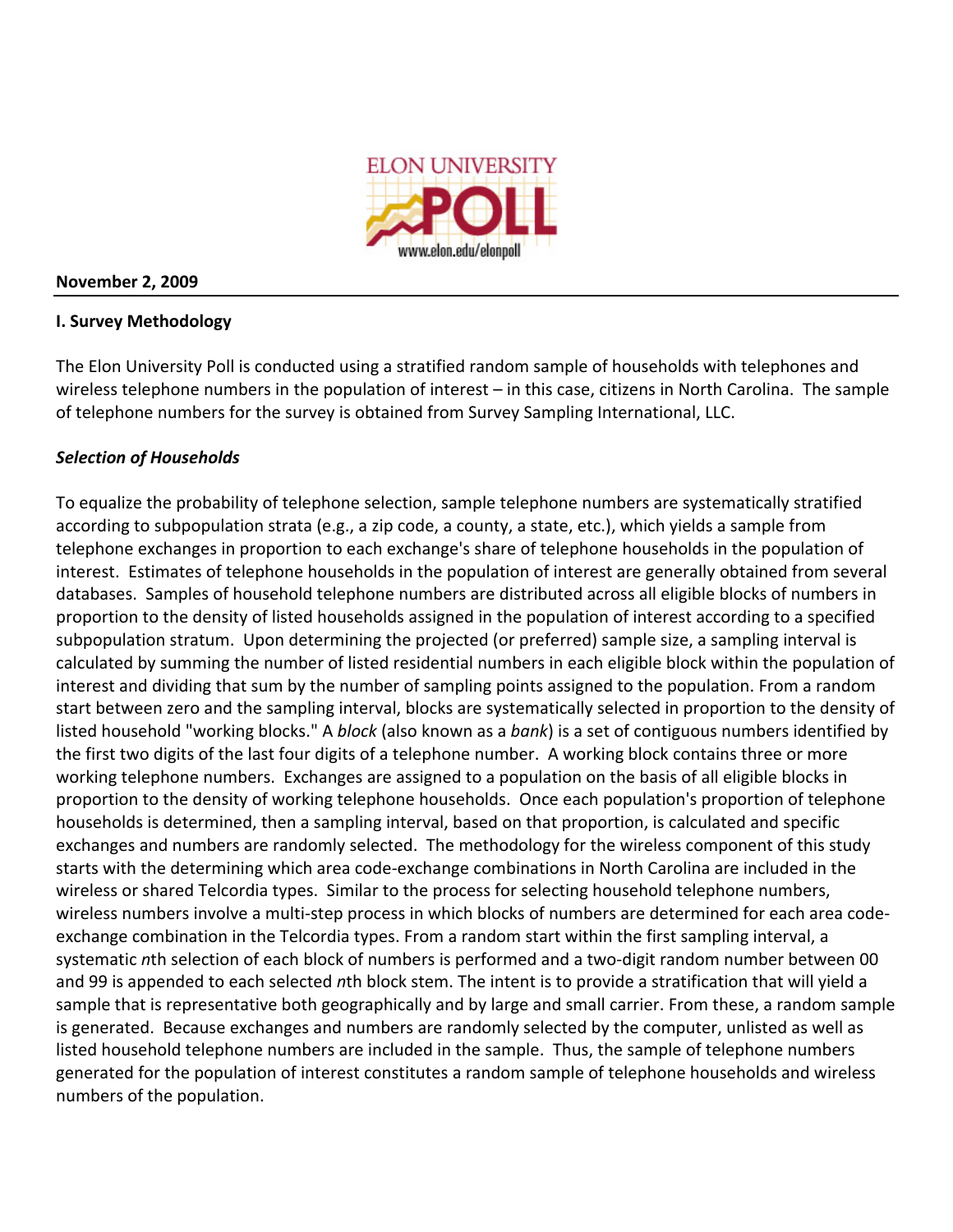### *Procedures
Used
for
Conducting
the
Poll*

The survey was conducted Monday, October 26<sup>th</sup>, through Thursday, October 29<sup>th</sup>, of 2009. During this time calls were made from 5:00 pm to 9:00 pm EST. The Elon University Poll uses CATI system software (Computer Assisted Telephone Interviewing) in the administration of surveys. For each working telephone number in the sample, several attempts were made to reach each number. Only individuals 18 years or older were interviewed; those reached at business or work numbers were not interviewed. For each number reached, one adult is generally selected based on whether s/he is the oldest or youngest adult. Interviews, which are conducted by live interviewers, are completed with adults from the target population as specified. Interviews for this survey were completed with 703 adults from North Carolina. For a sample size of 703, there is a 95 percent probability that our survey results are within plus or minus 3.8 percentage points (the margin of sampling error) of the actual population distribution for any given question. For sub-samples (a subgroup selected from the overall sample), the margin of error is higher depending on the size of the subsample. When we use a subsample, we identify these results as being from a subsample and provide the total number of respondents and margin of error for that subsample. In reporting our results, we note any use of a subsample where applicable. Because our surveys are based on probability sampling, there are a variety of factors that prevent these results from being perfect, complete depictions of the population; the foremost example is that of margin of sampling error (as noted above). With all probability samples, there are theoretical and practical difficulties estimating population characteristics (or parameters). Thus, while efforts are made to reduce or lessen such threats, sampling error as well as other sources of error - while not all inclusive, examples of other error effects are non-response rates, question order effects, question wording effects,
etc.
–
are
present
in
surveys
derived
from
probability
samples.

#### *Questions
and
Question
Order*

The Elon University Poll provides the questions as worded and the order in which these questions are administered (to respondents). Conspicuous in reviewing some questions is the "bracketed" information. Information contained within brackets ([]) denotes response options as provided in the question; this bracketed information is rotated per question to ensure that respondents do not receive a set order of response options presented to them, which also maintains question construction integrity by avoiding respondent acquiescence based on question composition. Some questions used a probe maneuver to determine a respondent's intensity of perspective. Probe techniques used in this questionnaire mainly consist of asking a respondent if their response is more intense than initially provided. For example, upon indicating whether s/he is satisfied or dissatisfied, we asked the respondent "would you say you are very 'satisfied'/'dissatisfied'". This technique is employed in some questions as opposed to specifying the full range of choices in the question. Though specifying the full range of options in questions is a commonly accepted practice in survey research, we sometimes prefer that the respondent determine whether their perspective is stronger or more intense for which the probe technique used. Another method for acquiring information from respondents is to ask an "open-ended" question. The open-ended question is a question for which no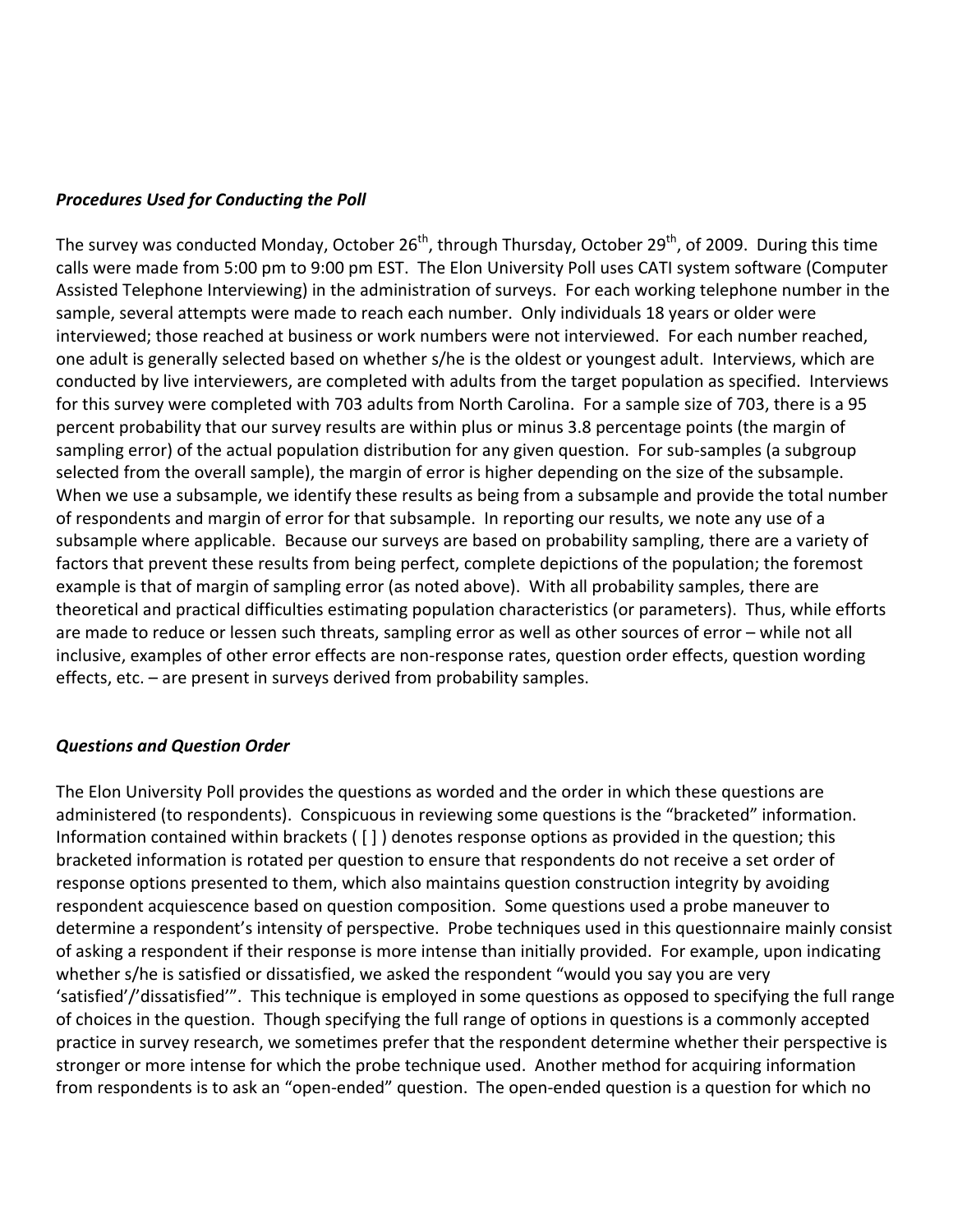response options are provided, i.e., it is entirely up to the respondent to provide the response information.

# *The
Elon
University
Poll*

The Elon University Poll is conducted under the auspices of the Center for Public Opinion Polling (Hunter Bacot, Director & Mileah Kromer, Assistant Director), which is a constituent part of the Institute for Politics and Public Affairs (George Taylor, Director); both these organizations are housed in the department of political science at Elon University. These academic units are part of Elon College, the College of Arts and Sciences at Elon University. The Elon University administration, led by Dr. Leo Lambert, President of the university, fully support the Elon University Poll as part of its service commitment to state, regional, and national constituents. Dr. Hunter Bacot, a professor in the department of political science, directs the Elon University Poll. Elon University students administer the survey as part of the University's commitment to experiential learning where "students learn through doing."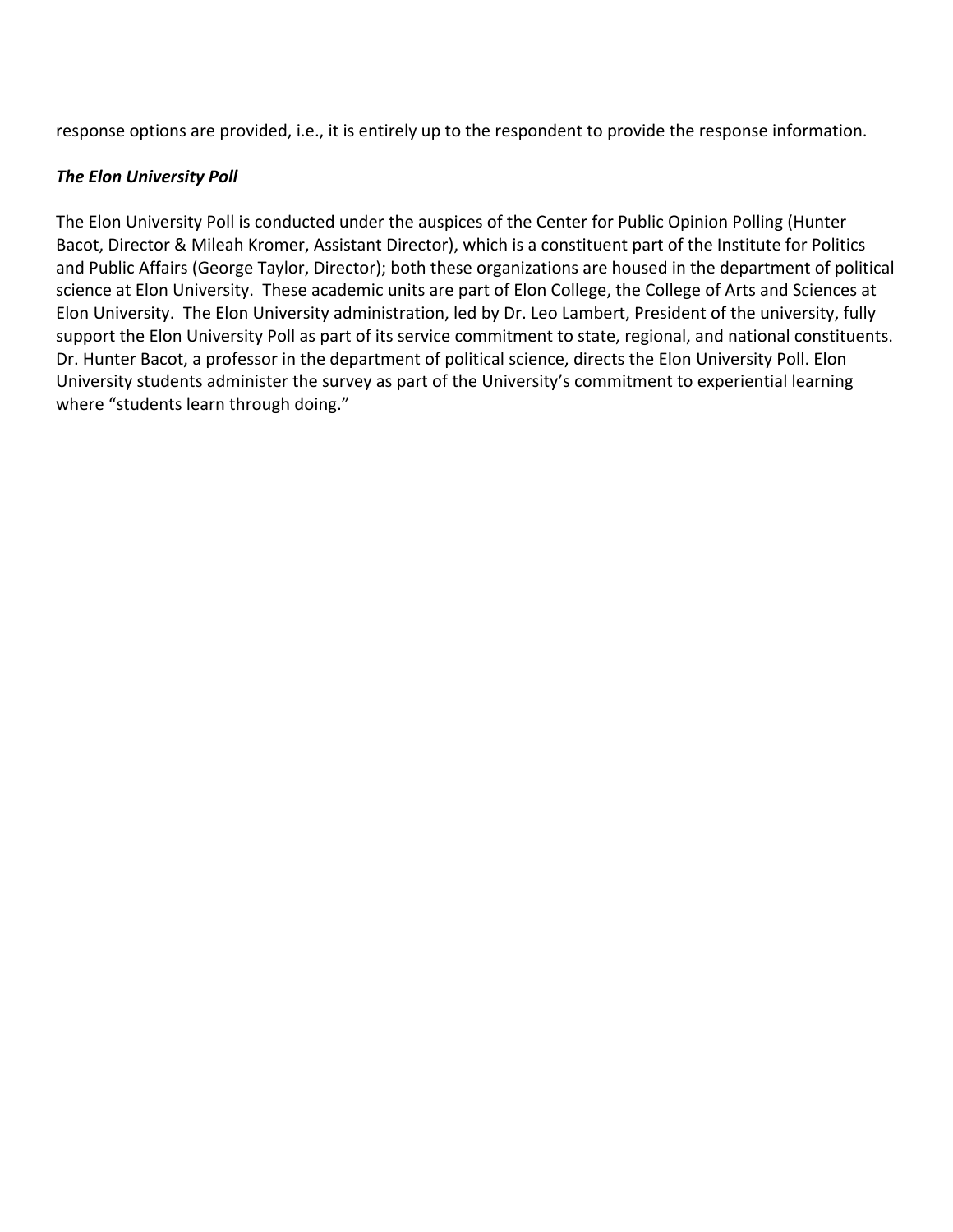# **II.
Survey
Instrument
and
Percent
Distributions
by
Question**

Interviews were completed with 703 adults from households in the North Carolina. For a sample size of 703, there is a 95 percent probability that our survey results are within plus or minus 3.8 percentage points (the margin of sampling error) of the actual population distribution for any given question. Due to rounding, column totals may not equal 100 percent. Data are weighted to reflect the adult population in terms of age **and
race.** 

| About the Codes appearing in Questions and Responses |                                                                                                                                                                                                                                                                                                                                                                                                                                                                   |  |
|------------------------------------------------------|-------------------------------------------------------------------------------------------------------------------------------------------------------------------------------------------------------------------------------------------------------------------------------------------------------------------------------------------------------------------------------------------------------------------------------------------------------------------|--|
|                                                      |                                                                                                                                                                                                                                                                                                                                                                                                                                                                   |  |
| <b>Response Options not offered</b>                  | Response options are not offered to the person taking<br>the survey (respondent), but are included in the<br>question as asked (and usually denoted by brackets, []).<br>Response options are generally offered only for                                                                                                                                                                                                                                          |  |
|                                                      | demographic questions (background characteristic, e.g.,<br>age, education, income, etc.).                                                                                                                                                                                                                                                                                                                                                                         |  |
| $v =$ volunteered response                           | Respondents volunteer response option. As response<br>options are not offered to those taking the survey, some<br>respondents offer or volunteer response options.<br>Though not all volunteered options can be anticipated,<br>the more common options are noted.                                                                                                                                                                                                |  |
| $p =$ probed response                                | Respondents self-place in this option or category. A<br>probe maneuver is used in questions to allow the<br>respondent to indicate whether her/his response is<br>more intense than initially provided for in the choices<br>appearing in the question. For example, on probe<br>questions the interviewer, upon a respondent indicating<br>that she/he is satisfied (or dissatisfied), is instructed to<br>ask him/her "Would you say you are "very satisfied"?" |  |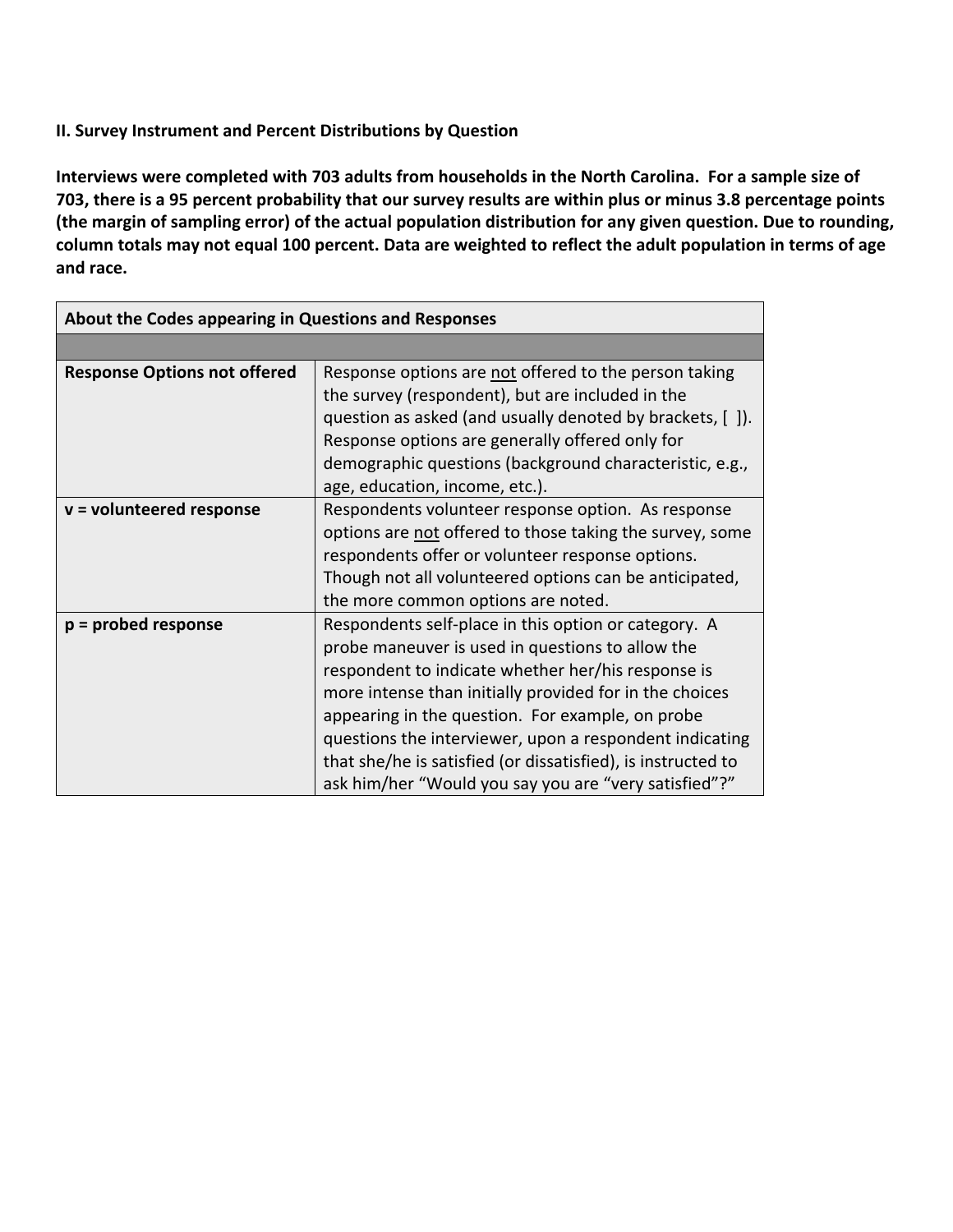Now, I'd like to change topics and ask you about some issues . . . first about the economy

Do you expect our national economy [to get better, stay about the same, or get worse] by the end of this

| ×<br>. .<br>۰.<br>× |  |
|---------------------|--|
|---------------------|--|

|                            | Percent    |
|----------------------------|------------|
| <b>GET WORSE</b>           | 28.5       |
| <b>STAY ABOUT THE SAME</b> | 46.6       |
| <b>GET BETTER</b>          | 24.2       |
| DON T KNOW (v)             |            |
| Total                      | 100.0      |
|                            | $N = 703$  |
|                            | $+/- 3.8%$ |

Do you expect the state economy to [to get better, stay about the same, or get worse] by the end of this

| year                       |            |
|----------------------------|------------|
|                            | Percent    |
| <b>GET WORSE</b>           | 36.0       |
| <b>STAY ABOUT THE SAME</b> | 44.7       |
| <b>GET BETTER</b>          | 18.6       |
| DON T KNOW (v)             |            |
| Total                      | 100.0      |
|                            | $N = 703$  |
|                            | $+/- 3.8%$ |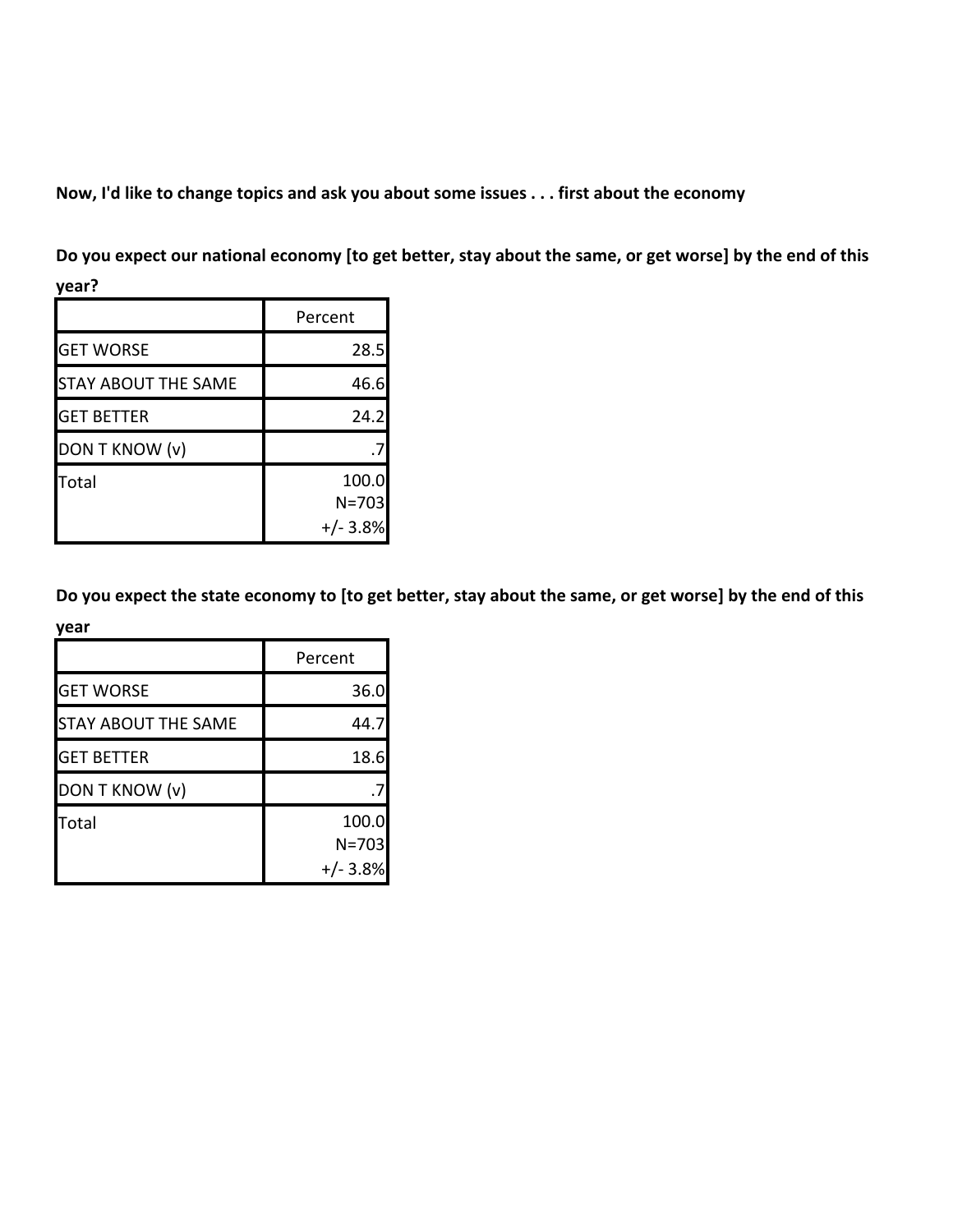Thinking about the economy overall, do you think that . . . [it has started to improve, that the worst is yet to **come,
or
that
it
has
leveled
off,
but
has
not
started
to
improve
yet]?**

|                                                                       | lPercent                         |
|-----------------------------------------------------------------------|----------------------------------|
| THE WORST IS YET TO COME FOR THE ECONOMY                              | 35.8                             |
| THE ECONOMY HAS LEVELED OFF, BUT HAS NOT<br><b>STARTED TO IMPROVE</b> | 40.6                             |
| THE ECONOMY HAS STARTED TO IMPROVE                                    | 20.7                             |
| DON T KNOW OR NOT SURE (v)                                            | 2.9                              |
| Total                                                                 | 100.0<br>$N = 703$<br>$+/- 3.8%$ |

By the end of this year, do you expect your personal financial situation to [stay about the same, get better,

 $\overline{\phantom{a}}$ 

|  | or get worse]? |
|--|----------------|
|--|----------------|

|                            | Percent   |
|----------------------------|-----------|
| <b>GET WORSE</b>           | 17.0      |
| <b>STAY ABOUT THE SAME</b> | 56.3      |
| <b>GET BETTER</b>          | 26.4      |
| DON T KNOW (v)             | .3        |
| Total                      | 100.0     |
|                            | $N = 703$ |
|                            | $+/-3.8%$ |

Now I'd like to change the topic to ask whether the economy has already affected you personally . . . Has **the
downturn
in
the
economy
already
affected
your
own
financial
situation?**

|                | Percent    |
|----------------|------------|
| <b>NO</b>      | 23.5       |
| <b>YES</b>     | 76.0       |
| DON T KNOW (v) | .5         |
| Total          | 100.0      |
|                | $N = 703$  |
|                | $+/- 3.8%$ |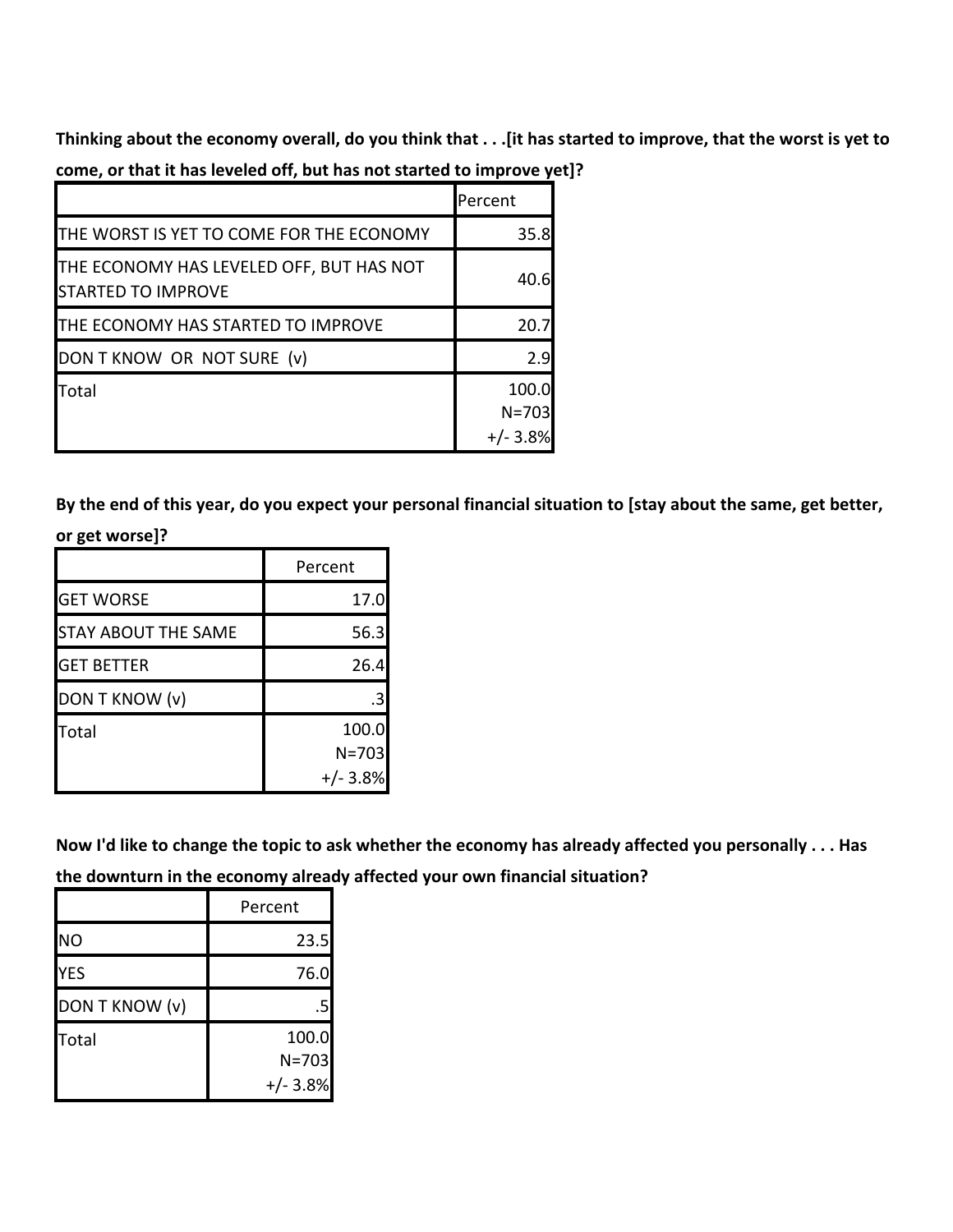Now, I'm going to read some common ways people across the country have been affected by the changing economic conditions. . . As I read each one, simply let me know, by saying yes or no, if you too have been **affected
.
.
.**

|                                                                    | <b>PERCENT</b><br><b>AFFECTED</b> |
|--------------------------------------------------------------------|-----------------------------------|
| HAVE LOST MONEY IN THE STOCK MARKET                                | 46.6                              |
| <b>HAVE HAD YOUR HOME VALUE DECLINE</b>                            | 41.0                              |
| HAVE LOST MEDICAL COVERAGE OR<br><b>MEDICAL INSURANCE</b>          | 18.4                              |
| IHAVE HAD YOUR HOURS REDUCED AT WORK                               | 31.8                              |
| <b>HAVE LOST A JOB</b>                                             | 20.0                              |
| <b>HAVE YOUR RETIREMENT PLAN LOSE MORE</b><br>THAN 25 OF ITS VALUE | 37.8                              |
| HAVE HAD TROUBLE PAYING THE<br><b>MORTGAGE</b>                     | 20.3                              |
| HAVE HAD TO DEAL WITH A FORECLOSURE<br>OR LOSING YOUR HOME         | 5.5                               |
| <b>HAVE LOST A CAR</b>                                             | 5.0                               |
| <b>OTHER</b>                                                       | 14.2                              |
| Total                                                              | 100.0<br>$N = 703$<br>$+/- 3.8%$  |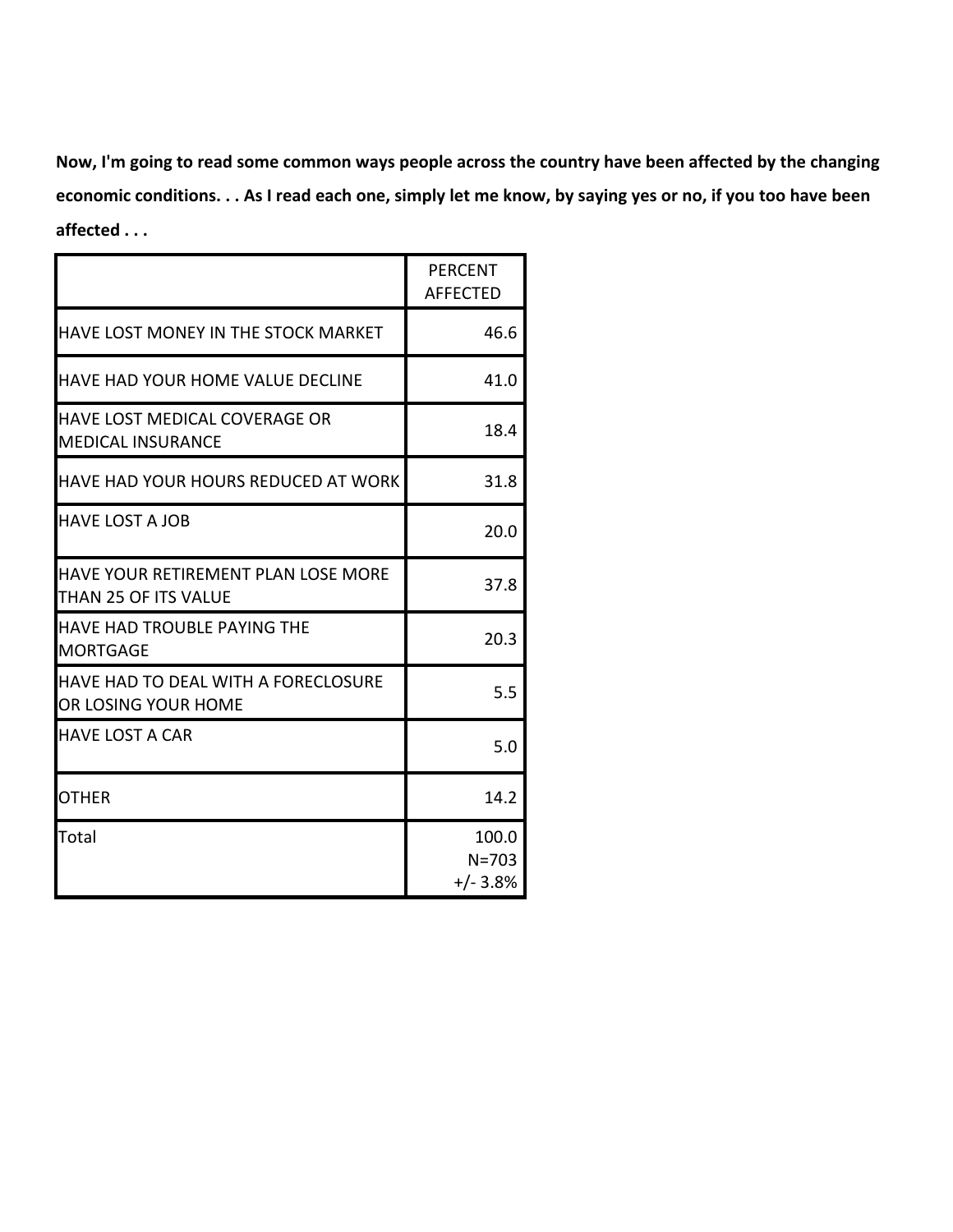Now,
I'd
like
to
ask
you
some
questions
about
health
care
in
the
United
States.

|                               | September<br>2008 | March<br>2009 | October<br>2009 |
|-------------------------------|-------------------|---------------|-----------------|
| STRONGLY DISSATISFIED (p)     | 24.3              | 19.7          | 24.3            |
| <b>DISSATISFIED</b>           | 21.2              | 25.1          | 19.9            |
| SATISFIED                     | 38.2              | 41.5          | 34.6            |
| <b>STRONGLY SATISFIED (p)</b> | 14.4              | 10.2          | 16.9            |
| DON'T KNOW (v)                | 1.9               | 2.8           | 4.0             |
| REFUSED (v)                   | 0.0               | 0.6           | 0.4             |
|                               | 100.0             | 100.0         | 100.0           |
| Total                         | $N = 411$         | $N = 758$     | $N = 703$       |
|                               | $+/-4.9$          | $+/-3.6%$     | $+/- 3.8%$      |

Are you generally [satisfied or dissatisfied] with the quality of health care in this country?

Do you have some form of private health insurance or private health care coverage?

|                | Sept. 2008 | October    |
|----------------|------------|------------|
|                | Percent    | 2009       |
| NO             | 16.3       | 27.2       |
| <b>YES</b>     | 83.0       | 72.6       |
| DON'T KNOW (v) | 0.7        | 0.2        |
|                | 100.0      | 100.0      |
| Total          | $N = 411$  | $N = 703$  |
|                | $+/-4.9$   | $+/- 3.8%$ |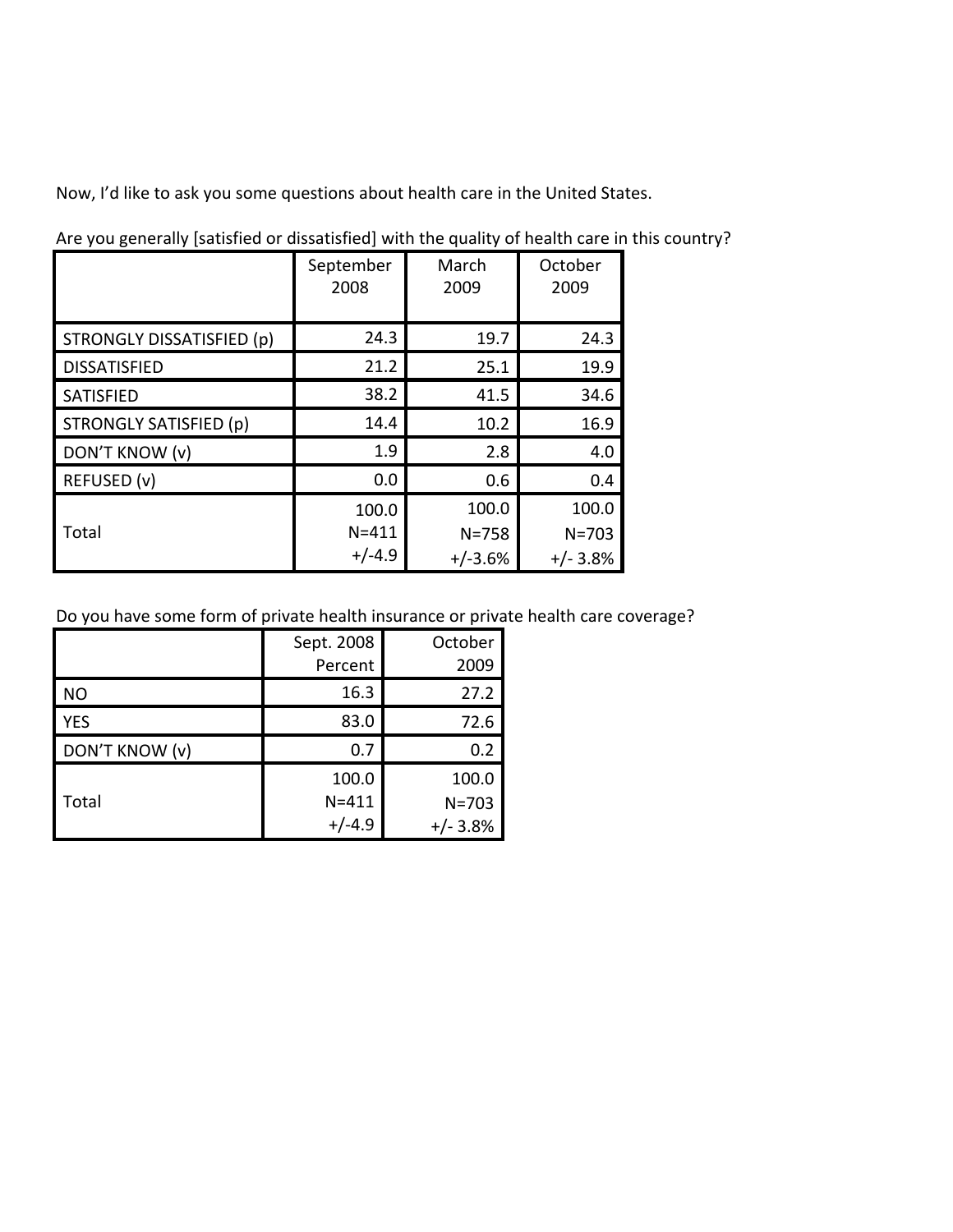Thinking about the current health care system in the United States, would you say it is [in need of reform, or

it is fine the way it is]?

|                                                                      | October<br>2009                  |
|----------------------------------------------------------------------|----------------------------------|
| FINE THE WAY IT IS                                                   | 16.4                             |
| IS IN NEED OF REFORM                                                 | 76.6                             |
| NEITHER (v)                                                          | 0.6                              |
| NEEDS SOMETHING DONE TO IT, JUST NOT BY THE<br><b>GOVERNMENT (v)</b> | 5.3                              |
| DON T KNOW (v)                                                       | 1.0                              |
| Total                                                                | 100.0<br>$N = 703$<br>$+/- 3.8%$ |

Would you [support or oppose] a national insurance plan paid for by the federal government that pays most **medical
and
hospital
costs
for
all
citizens?**

|                             | September<br>2008              | March<br>2009                   | October<br>2009                  |
|-----------------------------|--------------------------------|---------------------------------|----------------------------------|
| <b>STRONGLY OPPOSE (p)</b>  | 21.9                           | 16.3                            | 33.6                             |
| <b>OPPOSE</b>               | 19.7                           | 21.4                            | 13.0                             |
| <b>SUPPORT</b>              | 20.7                           | 31.7                            | 20.9                             |
| <b>STRONGLY SUPPORT (p)</b> | 28                             | 23.8                            | 26.5                             |
| DON T KNOW (v)              | 9.5                            | 6.2                             | 6.0                              |
| REFUSED (v)                 | 0.2                            | .6                              |                                  |
| Total                       | 100.0<br>$N = 411$<br>$+/-4.9$ | 100.0<br>$N = 758$<br>$+/-3.6%$ | 100.0<br>$N = 703$<br>$+/- 3.8%$ |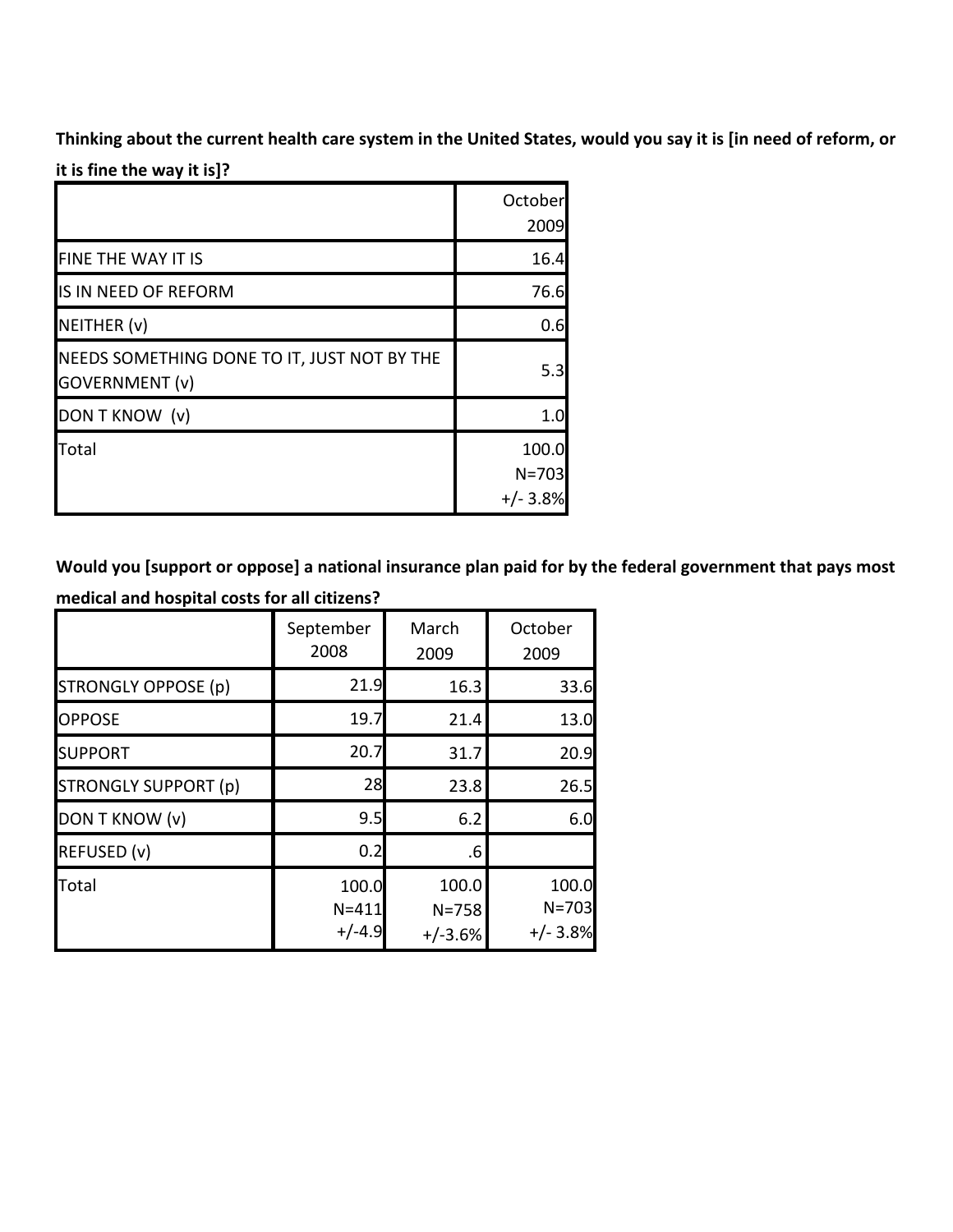Thinking about your current personal situation, if the federal government started a national health

|                                          | September<br>2008              | October<br>2009                  |
|------------------------------------------|--------------------------------|----------------------------------|
| <b>EXTREMELY NEGATIVE (p)</b>            | 15.6                           | 20.1                             |
| <b>NEGATIVE</b>                          | 26.3                           | 25.3                             |
| <b>POSITIVE</b>                          | 24.8                           | 25.0                             |
| <b>EXTREMELY POSITIVE (p)</b>            | 13.1                           | 10.4                             |
| INEITHER NEGATIVELY OR<br>POSITIVELY (v) | 8.8                            | 9.6                              |
| DON T KNOW (v)                           | 11.4                           | 9.4                              |
| REFUSED (v)                              | 0.0                            | .1                               |
| Total                                    | 100.0<br>$N = 411$<br>$+/-4.9$ | 100.0<br>$N = 703$<br>$+/- 3.8%$ |

**insurance
plan,
do
you
think
this
plan
would
affect
you
[positively
or
negatively]?**

**Which
of
the
following
do
you
prefer:**

[the current health insurance system in the US, in which most people have private health insurance, and some people are not covered by insurance,

**or** 

a universal health program in which everyone is covered under a program that's run by the government and **funded
by
tax
payers]**

|                                                                | September<br>2008 | March<br>2009 | October<br>2009 |
|----------------------------------------------------------------|-------------------|---------------|-----------------|
| THE CURRENT SYSTEM                                             | 40.4              | 37.2          | 45.6            |
| A UNIVERSAL HEALTH INSURANCE<br><b>SYSTEM</b>                  | 44.3              | 49.9          | 41.1            |
| DON T CARE AS LONG AS<br><b>GOVERNMENT IS NOT INVOLVED (v)</b> | 2.7               | 1.8           | 2.7             |
| MAKES NO DIFFERENCE TO ME (v)                                  | 1.7               | 1.3           | 2.0             |
| DON T KNOW (v)                                                 | 10.2              | 9.1           | 7.5             |